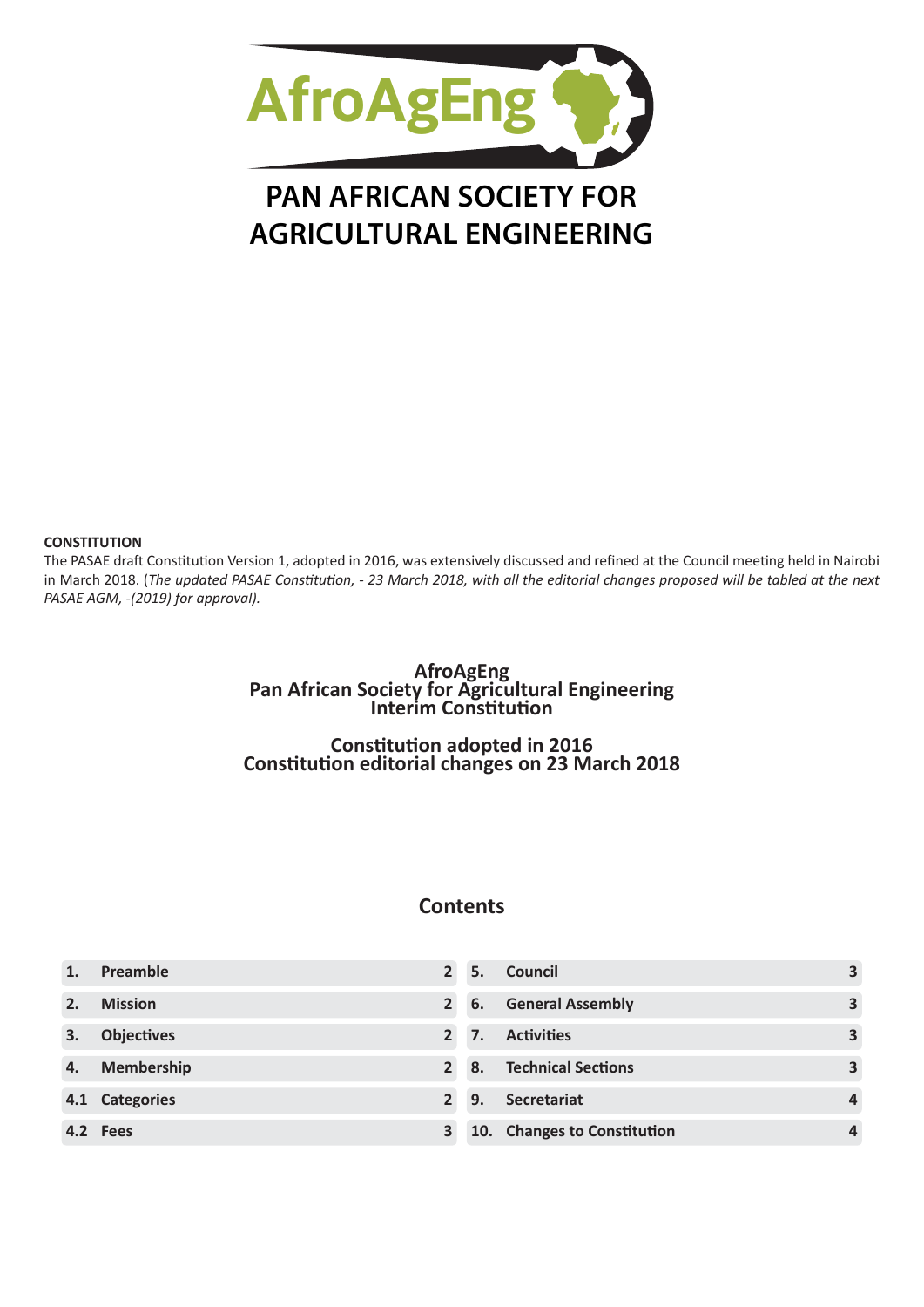# <span id="page-1-0"></span>**1. Preamble**

The concept of a Pan African Society of Agricultural Engineers (PASAE), referred to hereafter as AfroAgEng was first discussed at the 7th CIGR International Technical Symposium "Innovating the Food Value Chain" held at Stellenbosch University in South Africa from 25 to 29 November 2012. A concept note was compiled and distributed by Prof Linus Opara for discussion. Following discussion, the following interim committee was established: - to establish AfroAgEng prior to the formation of Council. Prof. Umezuruike Linus Opara (President)

Prof. Jeff Smithers (Secretary General)

Prof. Babatunde A. Adewumi

Dr. Mahasin H.M.A. Ahmed

Prof. Geoffrey C. Mrema

#### **2. Mission**

The Mission of AfroAgEng is to promote and advance the profession of agricultural engineering in Africa. The Society also seeks to become a key knowledge partner and visible policy advocate on the role of engineering and technology in the transformation and industrialisation of agriculture in Africa towards Agenda 2063 and beyond – the Africa we want.

#### **3. Objectives**

The objectives of AfroAgEng include the following:

- (i)  Raise awareness and influence policy and strategy about the critical role of engineering and technological innovations in agriculture and related bio-based industries in Africa
- (ii)  Facilitate and promote communication and collaboration between national professional Agricultural Engineering institutes and societies
- (iii)  Promote quality assurance and academic mobility among agricultural engineering programmes on the African continent
- (iv)  Facilitate the exchange and sharing of information on the different aspects of Agricultural and Bioresources engineering
- (v)  Assist individual members to develop their professional knowledge, skills and network through information exchange
- (vi)  Promote and support a network of young agricultural engineers as the pipeline for future leadership in the discipline and profession
- (vii)  Promote collaboration between the academic discipline, professional practice and industries serving agriculture
- (viii)  Represent the profession at continental and global levels
- (ix)  Participate in the affairs and promote the activities of the International Commission of Agricultural and Biosystems Engineering (CIGR) in Africa

#### **4. Membership**

Agricultural productivity in Africa remains the lowest in the world, but recent concerns about food security, water security, rapidly expanding global population, rising food prices and unsustainable resource utilisation have focussed world-wide interest on the role of agricultural production in Africa in feeding Africa and the world. Most of the world's uncultivated agricultural land is in Africa, yet the capacity to harness this resource remains limited due partly to very low application of innovative technologies which are necessary for improved and sustainable food production. Postharvest loss remains high in Africa due to inadequate infrastructure, limited agro-processing and other value addition activities, and the lack of favourable policies. These challenges present unique opportunities for Agricultural and Biosystems Engineers in Africa and around the world to form a critical mass of educators, researchers and industries to create the required leadership to drive the change needed to transform African agriculture. AfroAgEng aims to stimulate, promote and shape the education, research, policy and practice of Agricultural and Biosystems Engineering in Africa.

#### **4.1 Categories**

#### **The membership categories are available:**

- (i)  Student membership A certificate of membership will be issued and will receive all communication from AfroAgEng.
- (ii)  Individual membership Voting member A certificate of membership will be issued and will receive all communication from AfroAgEng.
- (iii)  Regional and National Professional Agricultural Engineering institute/society membership Voting member A certificate of membership will be issued and will receive all communication from AfroAgEng and may place an advertisement for events in the newsletters.
- (iv)  Educational, Research and Technology transferred institute / department membership A certificate of membership will be issued. Institutes / departments will receive all communication from AfroAgEng and may place an advertisement in newsletters.
- (v)  Corporate membership

A certificate of membership will be issued. Companies will receive all communication from AfroAgEng and may place an advertisement in newsletters.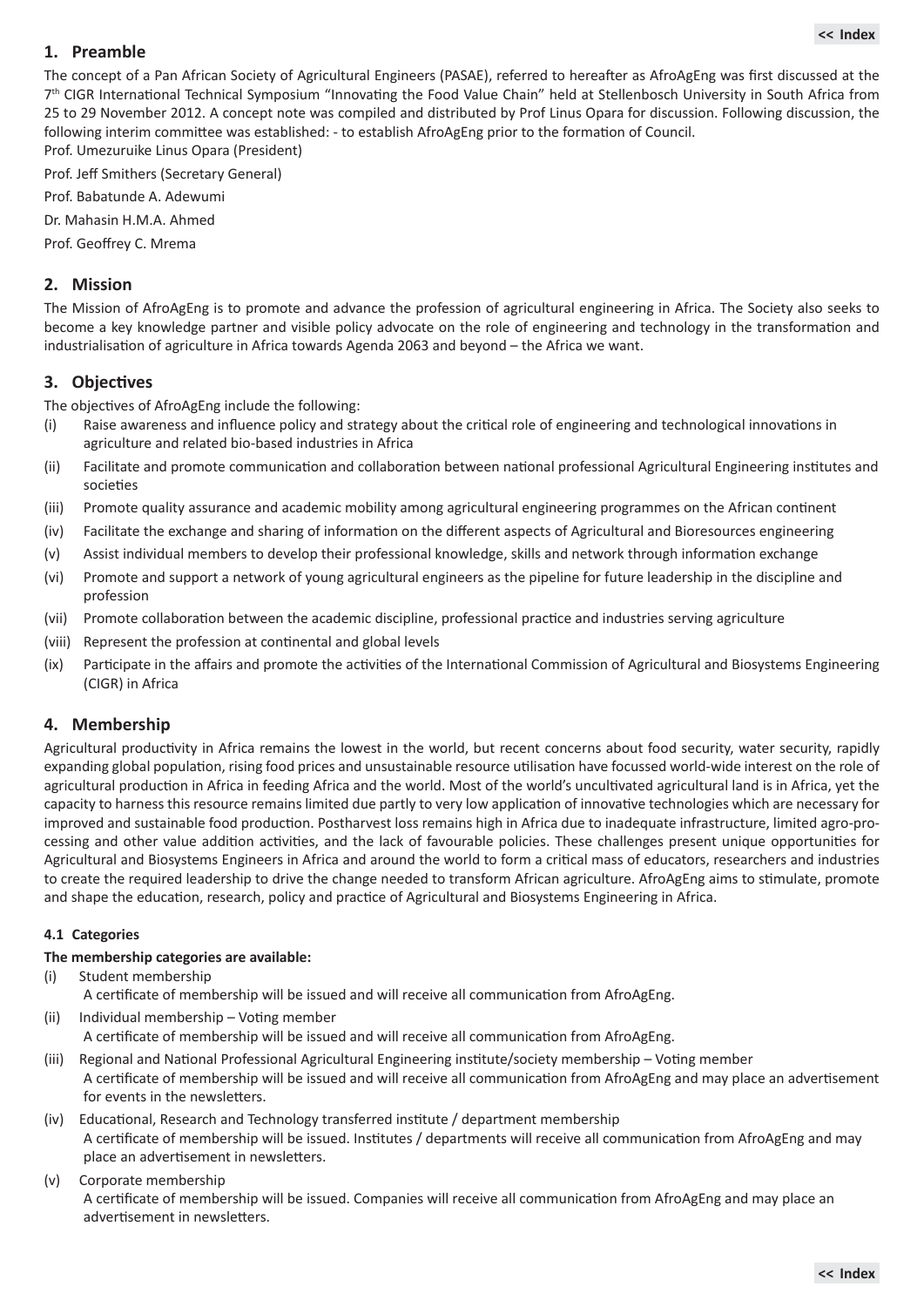- <span id="page-2-0"></span>(vi)  Life membership A certificate of life membership will be awarded.
- (vii)  Fellow membership
- (viii)  Honorary membership To recognize exceptional contributions to Agricultural Engineering.

## **4.2 Fees**

Council will review annually.

# **5. Council**

The Council for AfroAgEng will be chaired by the President and will be responsible for meeting the aims and objectives of the society and for the operation of the society.

#### **The council shall comprise of the following positions:**

- (i)  President
- (ii)  Immediate Past President
- (iii)  Secretary General
- (iv)  One representative from each Regional and National Agricultural Engineering Society who are members of AfroAgEng, and
- (v)  Three additional members, nominated and elected by the General Body

All members of Council will have equal voting rights, and the President will have a casting vote when votes are equal.

The Council will meet at least once every year. The quorum for a meeting shall not be less than one-half of the Council Members.

The Council is responsible for the management of the financial affairs for AfroAgEng and for the appointment of an Auditor to undertake annual audits of the society.

The Council shall produce an annual report for distribution to members and which shall include a summary of activities undertaken by the Council over the past year, activities planned for the coming year and the audited financial statements.

The term of Council membership is two years and is renewable.

The President may be re-elected for a second term, but cannot serve more than two consecutive terms, i.e. cannot serve as President for more than four years.

The Secretary will be responsible for calling for nominations for council members and all members will be eligible to vote.

Council shall oversee the nomination of awards and prizes.

# **6. General Assembly**

The General Assembly shall comprise of all current voting members of the AfroAgEng. The General Assembly shall nominate and elect the members of the Council every two years.

# **7. Activities**

#### **Activities undertaken by AfroAgEng should include, but are not limited to, the following:**

- (i)  Facilitate a continental Agricultural Engineering conference at least once in two years by collaborating with national Agricultural Engineering conferences on a rotational basis.
- (ii)  Arrange and/or assist ad hoc symposia, lectures or discussions at national or regional level.
- (iii)  Publish newsletters to make known its activities and those of its members as well as other matters of importance.
- (iv)  Maintain an up to date website for AfroAgEng.
- (v)  Give appropriate recognition to persons who have rendered exceptional service over a long period of time, in the interests of education and research and industry in Agricultural Engineering.

# **8. Technical Sections**

Council to establish Technical Sections when requested to do so and when requested to do so and when a sufficient number of members warrant the establishment of the sections.